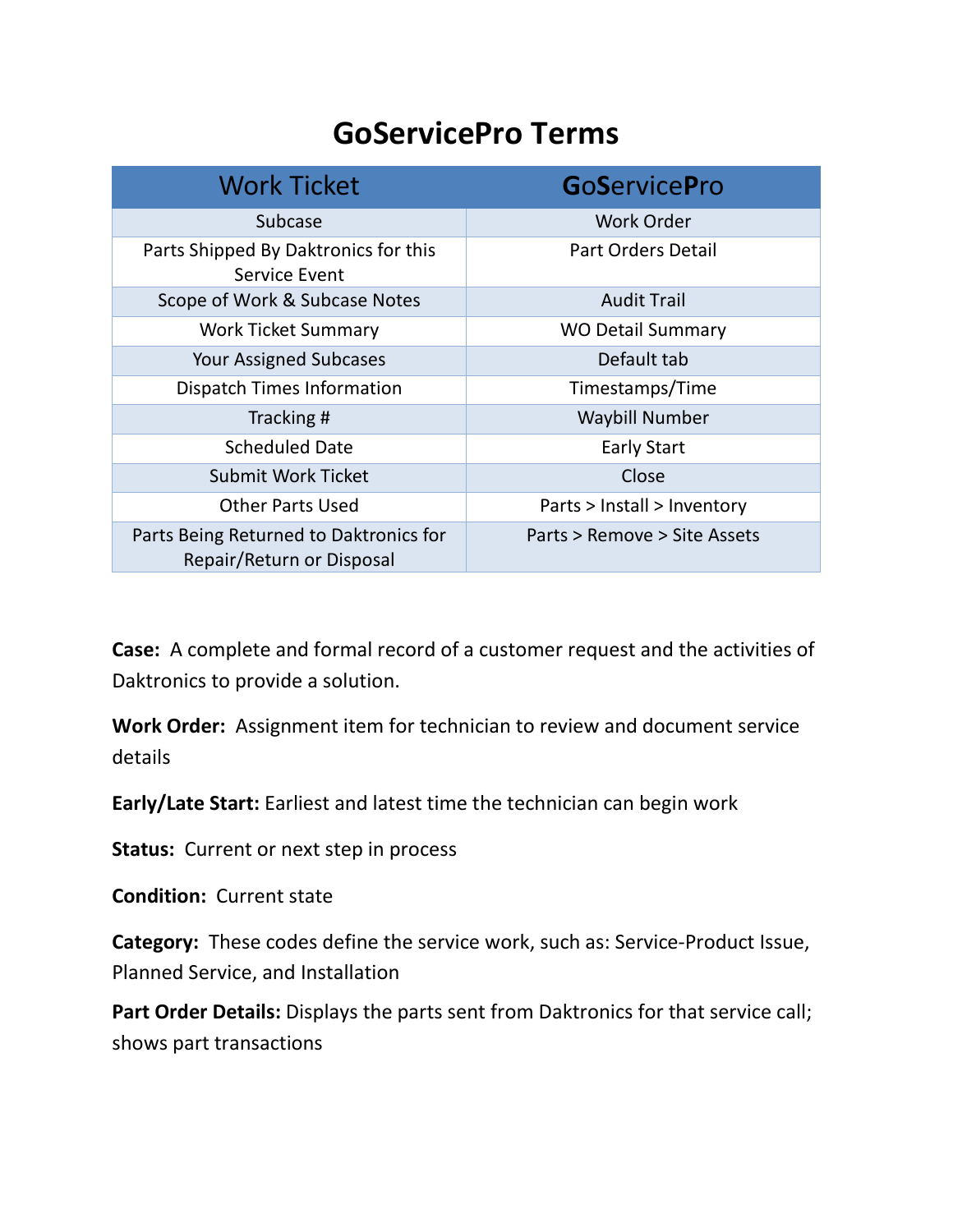**Default tab:** Access your open assignments; storage place for in-progress items you own

**Inventory bins (Bad, Good, Missing):** Storage place for Service Partner Truck Stock and parts Received to Truck

**Audit Trail:** Contains all activity and logged notes on the Work Order

**Timestamps:** Designate service work times – travel start, arrive onsite, repair start, repair stop, leave site, travel stop

Parts: Button in Work Order ribbon used to transact parts

**Install:** Systematically log the part(s) that was put in the sign

**Remove:** Systematically log the part(s) that was taken out of the sign

**(Install) Part Order:** Systematically logs part into the sign from parts that were shipped from Daktronics for the service call

**(Install) Inventory:** Systematically logs part into the sign from Service Partner good stock

**(Remove) Site Assets:** Systematically takes part out of the sign's site configuration (parts systematically installed at the site)

**(Remove) Part Catalog:** Part could not be found in the Site Assets, so systematically removed the part from a list of Daktronics parts

**Notes:** Document service details via completed templates and typing

**Time:** Log Lunch time (system only allows one entry)

**Close:** Ends the service work

**Dispatch Template:** Logged in the Audit Trail by Daktronics Customer Service Rep, this provides the necessary information to complete the service. Also see template logged by Dispatch with Service Information, Parts Information, & Lift information